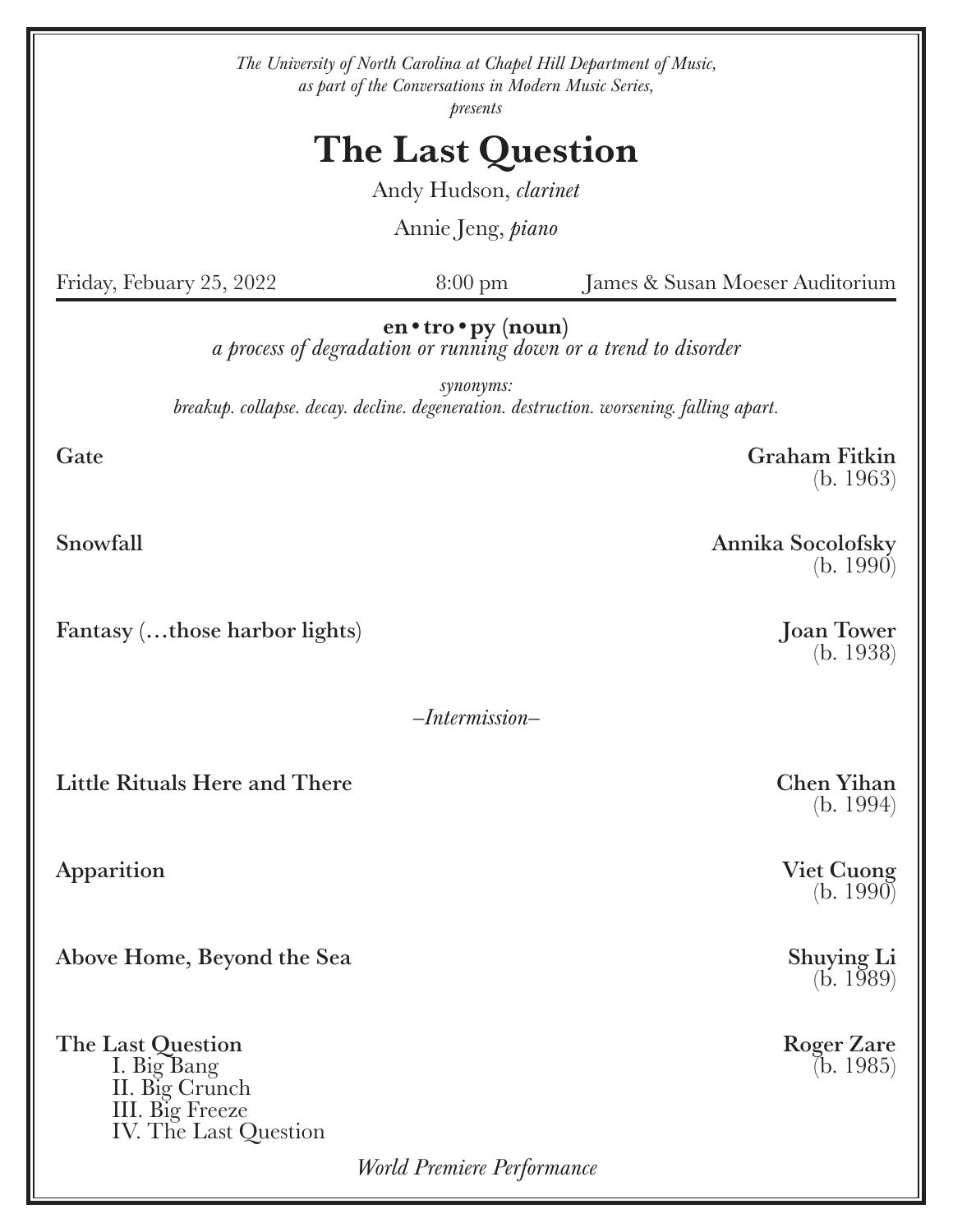# About the Guest Artists

**Derformances by Andy Hudson** have been hailed as "a treat for the listener" and have been praised **for "an uncommon singularity of purpose, technical virtuosity, youthful vigor and a mature** sensitivity." He has appeared in Carnegie Hall's 'Weill Recital Hall,' at Chicago's 'Symphony Center,' and at the World Congress of the International Alliance for Women in Music, College Music Society conferences in both Canada and the US, and gatherings of the International Clarinet Association in Los Angeles, Orlando, Knoxville, and Ostend, Belgium. Andy won top honors at the 2008 MTNA National Senior Woodwind Competition and has received other prizes in the National Collegiate Solo Competition, the Vandoren Emerging Artists Competition, the Luminarts Foundation Fellowship Competition, the American Prize, and the Ariel Artists 'Impact Performance' Competition. Andy has recently performed as guest principal clarinet of the Charlotte Symphony Orchestra and the North Carolina Opera, and he was appointed Bass Clarinet/III Clarinetist of the Cabrillo Festival Orchestra in 2020. Other festival appearances include the Lucerne, Bang on a Can, Hot Air, Sewanee, Hot Springs, and Great Lakes Chamber Music festivals.

A noted interpreter of contemporary music, Andy has premiered and commissioned dozens of works to date and has performed with the Chicago Symphony Orchestra on their MusicNOW series, at the New Music Gathering, and with Ensemble Dal Niente, the Chicago Composer's Orchestra, and the Chicago Center for Contemporary Composition's Grossman Ensemble (with whom he is featured on the 2020 release FOUNTAIN OF TIME). In 2018, he was clarinetist for the workshop performance of Augusta Read Thomas's opera "Sweet Potato Kicks the Sun," sponsored by the Santa Fe Opera. Andy also performs with the Zafa Collective and earspace, and was a founding member of the trio F-PLUS Andy is Clarinetist and Co-Artistic Director with the mixed sextet Latitude 49. Latitude 49 has held numerous residencies, including recently at Princeton University and Baylor University, and has been the recipient of grants from the Barlow Endowment, the Fromm Foundation, Chamber Music America, and the Aaron Copland Fund. Andy can be heard on their albums The Bagatelles Project and Wax and Wire (New Amsterdam), of which TEMPO said, "The group handles lots of different styles with precision, and performances throughout the CD are sharp, clear and full of energy. The album offers some great works, and each of them is its own musical sculpture – fully formed, accomplished, well performed." His solo debut, "halfway home" will release in the Winter of 2021 on Potenza Music.

Andy's first book, "Elements of Contemporary Clarinet Technique" was co-authored with Roger Zare and released in August of 2021 on Conway Publications. In addition to contributing a chapter for the forthcoming "Clarinet Studio Companion" (Conway, 2021), his work has also been published in The Clarinet Journal, The Piano Magazine, and The College Music Symposium.

Andy is currently Assistant Professor of Clarinet at the University of North Carolina Greensboro and each summer joins the Artist-Faculty of the Tennessee Valley Music Festival. Previously, he held teaching positions at Northwestern University and Lake Forest College, and he has been the North Carolina State Chair for the International Clarinet Association since 2019. Andy earned his DMA in Clarinet Performance with a Cognate Certification in Music Theory from Northwestern University, where he also earned his Master of Music degree. He earned his Bachelor of Music degree from Columbus State University's Schwob School of Music. His primary teachers have included Steve Cohen, J. Lawrie Bloom, and Lisa Oberlander. Andy is an Artist-Clinician for Buffet Crampon and an Ambassador for Rovner Products. He performs exclusively on Buffet clarinets and Rovner ligatures.

When he's not practicing, Andy enjoys running, reading, playing guitar, eating local food, watching baseball, and collecting obscure instruments. Let's connect on Twitter and Instagram: @ TheAndyHudson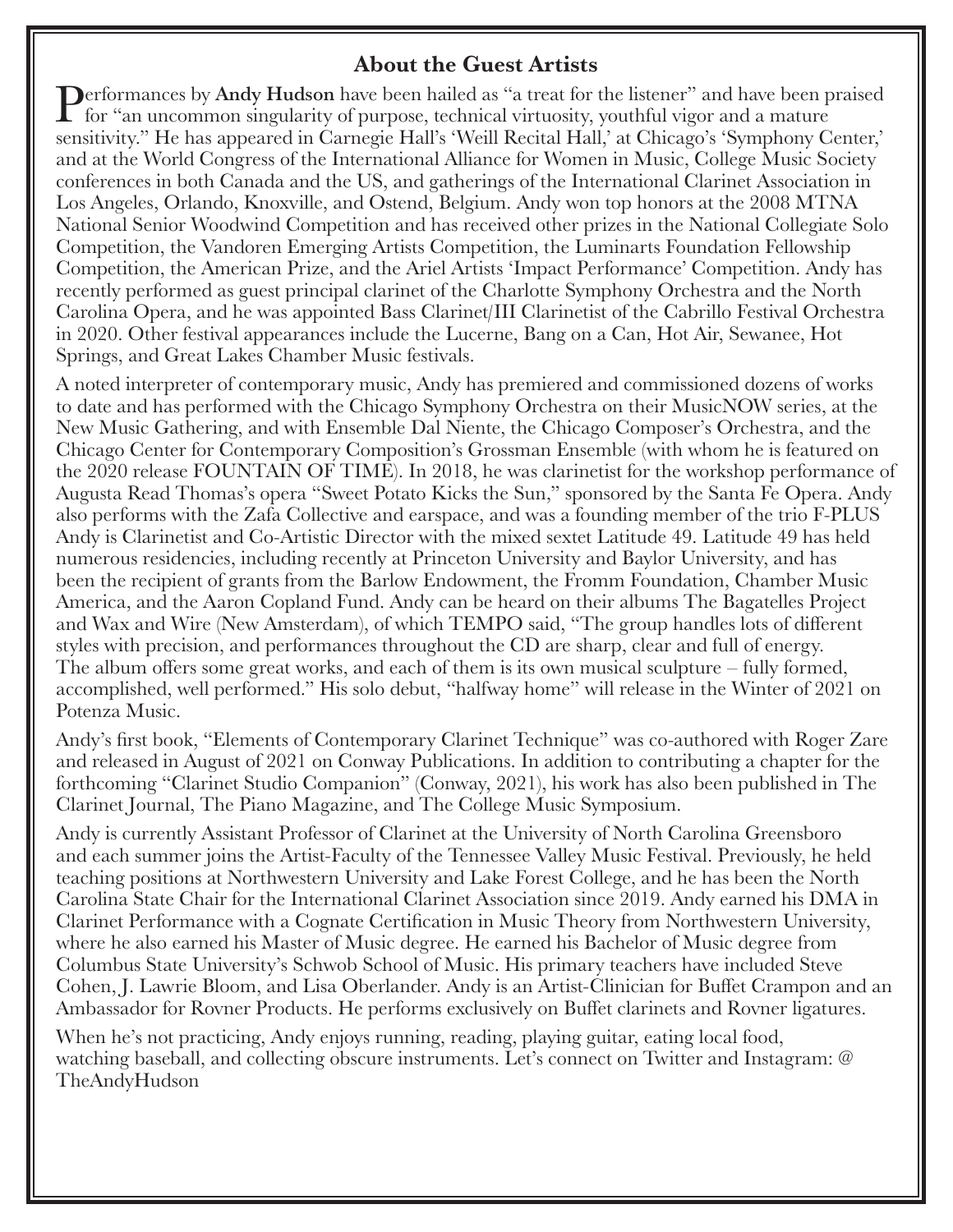Annie Jeng is a pianist, educator, and collaborator. She is committed to listening, learning, and becoming a better member of society with the hopes of paving roads for justice, collaboration, and kindness in communities. She has performed widely in such settings as the Brancaleoni International Music Festival in Italy, the Gijoìn International Piano Festival in Spain, the Kennedy Center, Interlochen Arts Academy, and China. (However, she sometimes prefers to perform in intimate spaces such as living rooms, personal Zoom calls, and breweries.) Recent performances have included Beethoven's Choral Fantasy with UNCG's University Symphony Orchestra, Ravel's Piano Concerto in G major with the Ann Arbor Symphony Orchestra, Messiaen's La ville d'en haut with the University of Michigan Symphony Band, and Messiaen's Oiseaux exotiques with the University of Michigan Contemporary Directions Ensemble. A Presser scholar, Annie has presented at Music Teachers National Association (MTNA) conferences at collegiate, state, and national levels and College Music Society (CMA) regional conferences.

Annie's essential goal as an artist is to make communities richer and more meaningful through the arts. To this end, Annie strives to make music accessible to audiences of all backgrounds by expanding and rethinking the traditional recital format to include interdisciplinary and interactive elements, all with the aim of encouraging audiences to engage with the artistic experience. Recent projects include, "Music by the Barrel," which was a concert series at the Ann Arbor Distilling Company in Ann Arbor, "Beyond the Keys: Unlocking Piano Works" which was an interactive concert on the roof of a parking deck performed by her piano pedagogy students, and "Brews-keys" which featured UNCG piano faculty and students at Oden Brewing Company in Greensboro, North Carolina. She also led music workshops that focused on group singing and music as a form of expression through the Prison Creative Arts Project at University of Michigan.

During the onset of the COVID-19 pandemic, Annie personally picked up and delivered keyboards to UNCG piano students in order to ensure that music within student's lives would not be stopped. As a strong believer of creating a better and more equitable "normal," she also founded A Seat at the Piano (ASAP) in the summer of 2020 (aseatatthepiano.com). ASAP is a resource that is dedicated to the promotion of inclusion in the performance and study of solo piano repertoire.

Much of Annie's research is devoted to contemporary music and studying the pedagogical capabilities of contemporary piano techniques. In 2018, Annie received the Rackham Predoctoral Fellowship from the University of Michigan to create a pedagogical resource called Circles and Lines that will feature newly commissioned works by female composers that introduce unconventional piano techniques to intermediate pianists. She is also the pianist of Khemia Ensemble (khemiaensemble. com), a contemporary chamber ensemble that is dedicated to promoting contemporary classical music by cultivating inclusive place-making, collaborative mentorships, and authentic storytelling through immersive, multimedia performances. She released the album, "World Map" with Parma Recordings as the former pianist of Four Corner's Ensemble. Committed to supporting musicians in finding their unique career path, she also worked as a Programming Assistant at University of Michigan's Excellence in Entrepreneurship, Career Empowerment & Leadership (EXCEL) Lab. She also serves as a member of the National Conference on Keyboard Pedagogy (NCKP) Career Development and Innovation Committee.

Annie received her MM in Piano Performance from the University of Michigan and her BM in Piano Performance with a minor in Public Health from New York University. She received her DMA in Piano Performance and Pedagogy from the University of Michigan in 2019. Her teachers include Logan Skelton, Joseì Ramoìn Mendez, Miyoko Lotto, Anne-Marie McDermott, and Faye Bonner. She is currently the Assistant Professor of Piano and Piano Pedagogy at University of North Carolina at Greensboro.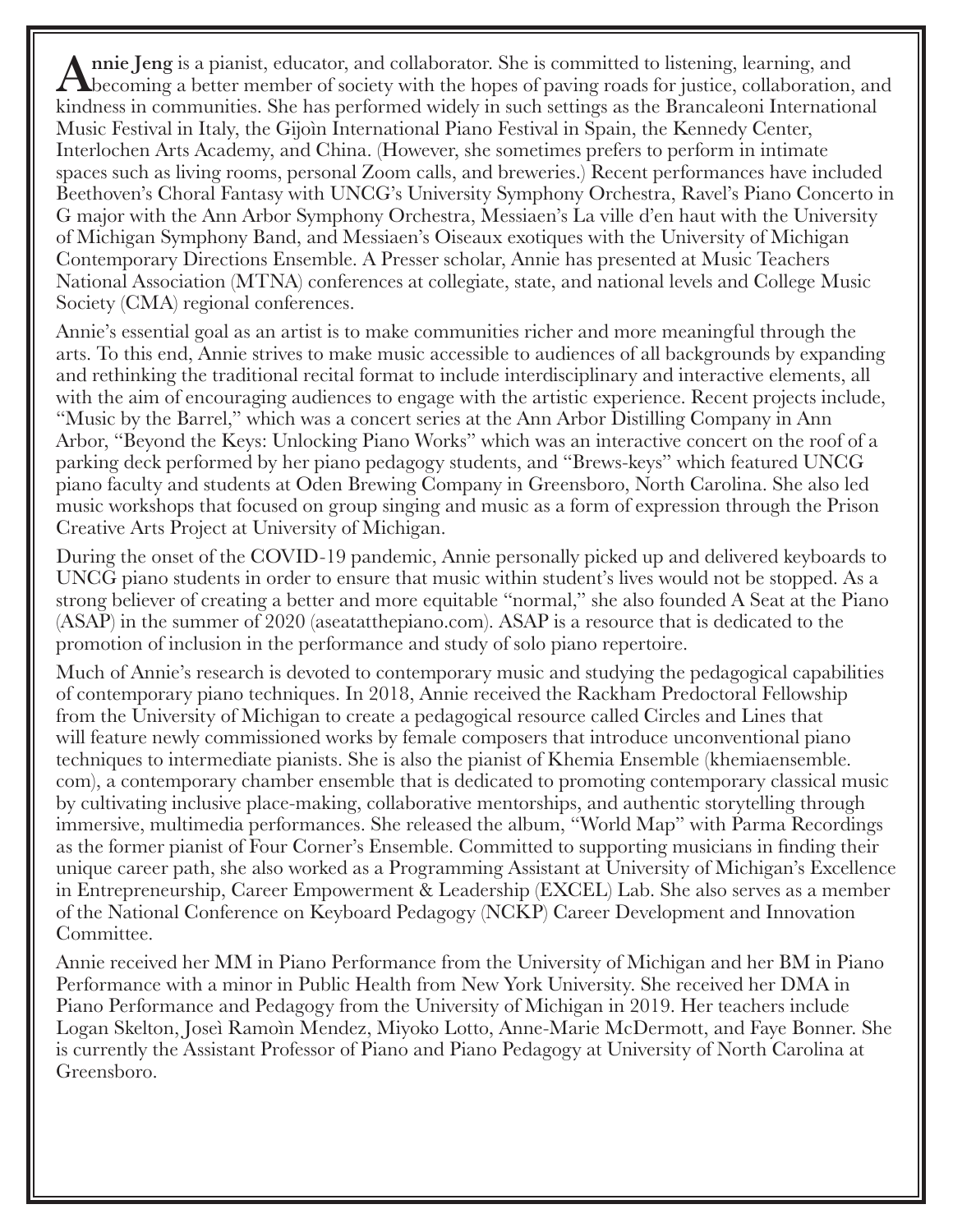# Texts & Readings:

### From "The Last Question" by Isaac Asimov

*The last question was asked for the first time, half in jest, on May 21, 2061, at a time when humanity first stepped into the light. "Can entropy ever be reversed?"*

## From "The Lion, the Witch, and the Wardrobe" by C. S. Lewis

*And shortly after that they looked into a room that was quite empty except for one big wardrobe... Lucy immediately stepped into the wardrobe and got in among the coats and rubbed her face against them, leaving the door open, of course, because she knew that it is very foolish to shut oneself into any wardrobe. She took a step further in—then two or three steps—always expecting to feel woodwork against the tips of her fingers. But she could not feel it.*

*"This must be a simply enormous wardrobe!" thought Lucy, going still further in and pushing the soft folds of the coats aside to make room for her. Then she noticed that there was something crunching under her feet. "I wonder is that more*  mothballs?" she thought, stooping down to feel it with her hands. But instead of feeling the hard, smooth wood of the floor of *the wardrobe, she felt something soft and powdery and extremely cold...*

*And then she saw that there was a light ahead of her; not a few inches away where the back of the wardrobe ought to have been, but a long way off. Something cold and soft was falling on her. A moment later she found that she was standing in the middle of a wood at night-time with snow under her feet and snowflakes falling through the air.*

*Lucy felt a little frightened, but she felt very inquisitive and excited as well. She looked back over her shoulder and there, between the dark tree-trunks, she could still see the open doorway of the wardrobe and even catch a glimpse of the empty room from which she had set out. (She had, of course, left the door open, for she knew that it is a very silly thing to shut oneself into a wardrobe.) ... "I can always get back if anything goes wrong," thought Lucy. She began to walk forward, crunch-crunch, over the snow and through the wood towards the other light.*

# From Moby Dick by Herman Melville

*There is no steady unretracing progress in this life; we do not advance through fixed gradations, and at the last one pause: through infancy's unconscious spell, boyhood's thoughtless faith, adolescence 'doubt (the common doom), then skepticism, then disbelief, resting at last in manhood's pondering repose of If. But once gone through, we trace the round again; and are infants, boys, and men, and Ifs eternally. Where lies the final harbor, whence we unmoor no more? In what rapt ether sails the world, of which the weariest will never weary? Where is the foundling's father hidden? Our souls are like those orphans whose unwedded mothers die in bearing them: the secret of our paternity lies in their grave, and we must there to learn it.*

## From "The Last Question" by Isaac Asimov

*"I get it," said Adell. "Don't shout. When the sun is done, the other stars will be gone, too." "Darn right they will," muttered Lupov. "It all had a beginning in the original cosmic explosion, whatever that was, and it'll all have an end when all the stars run down. Some run down faster than others. Hell, the giants won't last a hundred million years... But just give us a trillion years and everything will be dark. Entropy has to increase to maximum, that's all." "I know all about entropy," said Adell, standing on his dignity. "The hell you do." "I know as much as you do." "Then you know everything's got to run down someday." "All right. Who says they won't?" "You did, you poor sap. You said we had all the energy we needed, forever. You said 'forever.' It was Adell's turn to be contrary. "Maybe we can build things up again someday," he said. "Never." "Why not? Someday." "Never." "Ask [the supercomputer,] Multivac." "You ask Multivac. I dare you. Five dollars says it can't be done."*

*"Can entropy ever be reversed?"*

*INSUFFICIENT DATA FOR MEANINGFUL ANSWER.*

—Intermission—

# From "The Last Question" by Isaac Asimov

*"What is wrong?" "The stars are dying. The original star is dead." "They must all die. Why not?" "But when all energy is*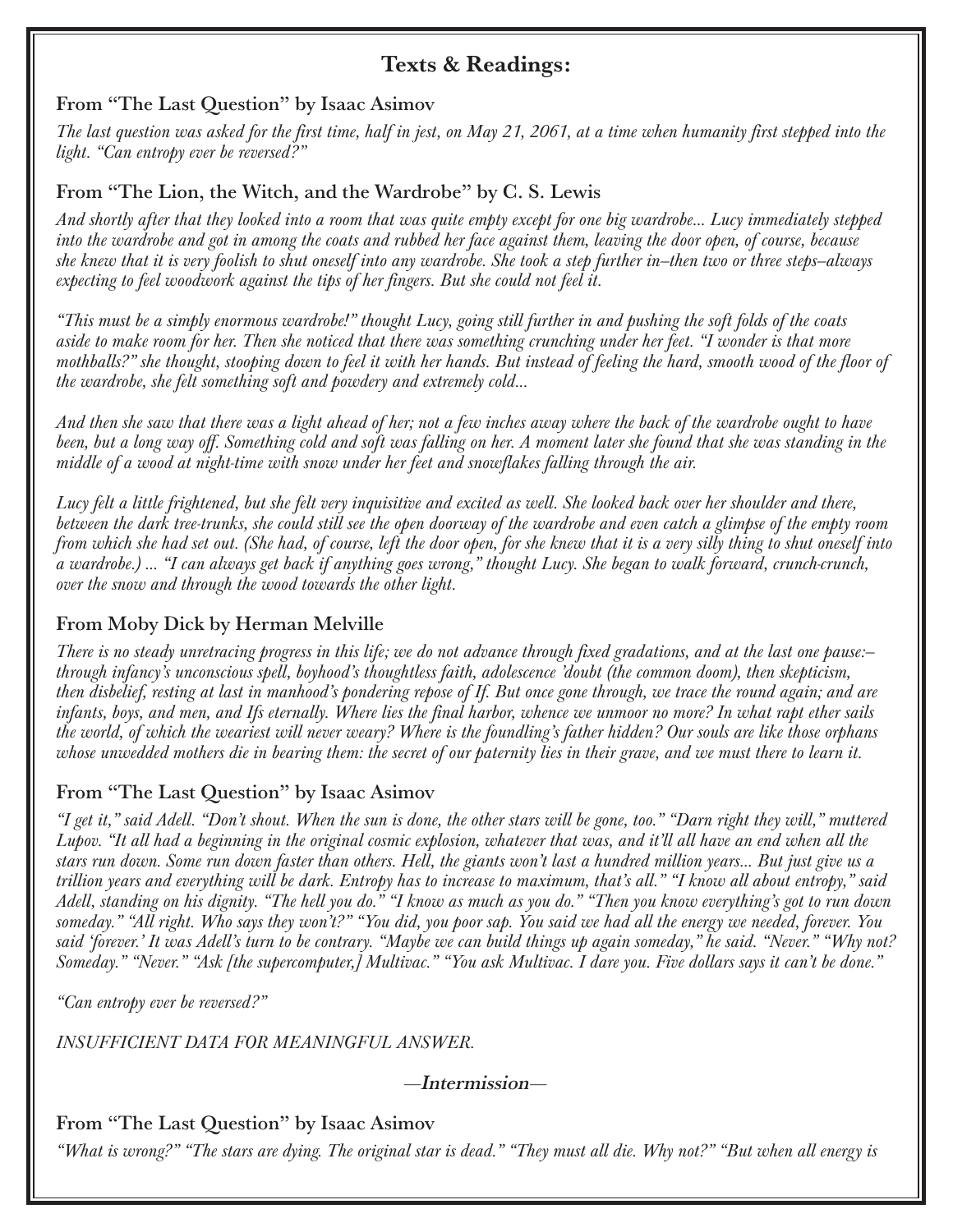*gone, our bodies will finally die, and you and I with them." "It will take billions of years." "I do not wish it to happen even after billions of years. Universal AC! How may stars be kept from dying?" Dee Sub Wun said in amusement, "You're asking how entropy might be reversed in direction." And the Universal AC answered: "THERE IS AS YET INSUFFICIENT DATA FOR A MEANINGFUL ANSWER." Unhappily, Zee Prime began collecting interstellar hydrogen out of which to build a small star of his own. If the stars must someday die, at least some could yet be built.*

## From "H is for Hawk" by Helen MacDonald

*There is a time in life when you expect the world to be always full of new things. And then comes a day when you realise that is not how it will be at all. You see that life will become a thing made of holes. Absences. Losses. Things that were there and are no longer. And you realise, too, that you have to grow around and between the gaps, though you can put your hand out to where things were and feel that tense, shining dullness of the space where the memories are.*

### Text for "Above Home, Beyond the Sea" by Shuying Li

*When I was young, My mama told me, "The Ocean is my hometown".*

*I was born by the sea, I've grown up next to it.*

*Ocean, oh ocean, You are the place where I live. The wind is blowing, the waves are surging, flowing with me everywhere.*

*Ocean, oh ocean, You are like my mama, Wherever I am going, You are always with me.*

*The ocean, ah my hometown, The ocean, ah my hometown, My hometown, My hometown….*

#### From "The Grey Havens" by J.R.R. Tolkien

*"But Sam was now sorrowful at heart, and it seemed to him that if the parting would be bitter, more grievous still would be the long road home alone."*

#### From "The Last Question" by Isaac Asimov

*"We both know entropy can't be reversed. You can't turn smoke and ash back into a tree."*

*Man said, "Can entropy not be reversed? Let us ask the Cosmic AC [supercomputer.]" The Cosmic AC surrounded them but not in space. "Cosmic AC," said Man, "how may entropy be reversed?" The Cosmic AC said, "THERE IS AS YET INSUFFICIENT DATA FOR A MEANINGFUL ANSWER." Man said, "Collect additional data." The Cosmic AC said, 'I WILL DO SO. I HAVE BEEN DOING SO FOR A HUNDRED BILLION YEARS. MY PREDECESSORS AND I HAVE BEEN ASKED THIS QUESTION MANY TlMES. ALL THE DATA I HAVE REMAINS INSUFFICIENT.'*

*"Will there come a time," said Man, 'when data will be sufficient or is the problem insoluble in all conceivable circumstances?" The Cosmic AC said, "NO PROBLEM IS INSOLUBLE IN ALL CONCEIVABLE CIRCUMSTANCES." Man said, "When will you have enough data to answer the question?" The Cosmic AC said, "THERE IS AS YET INSUFFICIENT DATA FOR A MEANINGFUL ANSWER." "Will you keep working on it?"*